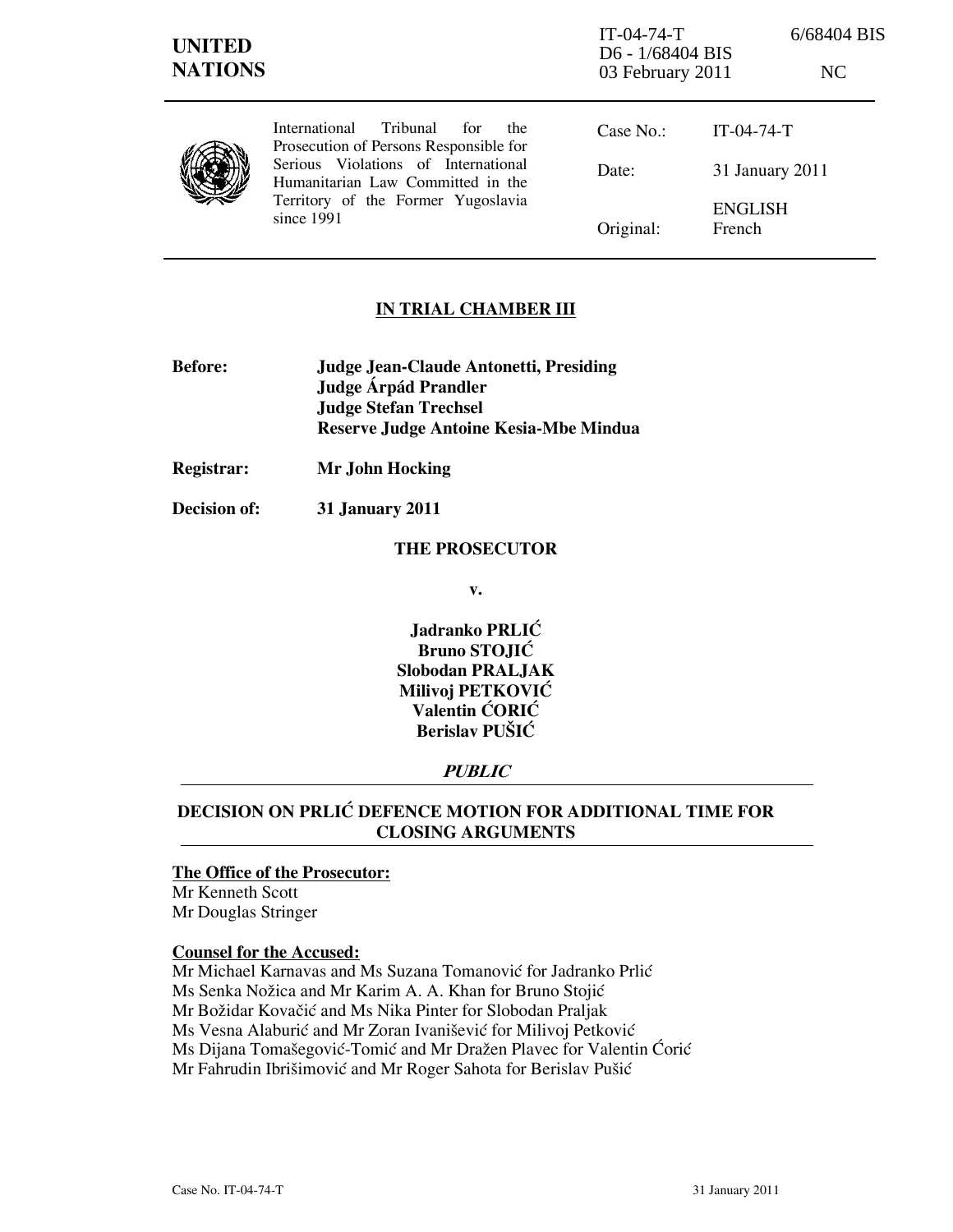TRIAL CHAMBER III ("Chamber") of the International Tribunal for the Prosecution of Persons Responsible for Serious Violations of International Humanitarian Law Committed in the Territory of the Former Yugoslavia since 1991 ("Tribunal"),

**SEIZED** of "Jadranko Prlić's Motion for Additional Time for Closing Arguments", filed as a public document by Counsel for the Accused Jadranko Prlić ("Prlić Defence") on 26 January 2011, in which the Prlić Defence respectfully asks the Chamber to grant it three additional hours  $-$  eight hours in total  $-$  for the presentation of its closing arguments ("Motion"), $<sup>1</sup>$ </sup>

NOTING the "Prosecution Response to Jadranko Prlić's Request for Admission of Exhibit 1D00526 & Motion for Additional Time for Closing Arguments", filed as a public document by the Office of the Prosecutor ("Prosecution") on 28 January 2011, in which the Prosecution objects to the Motion and respectfully asks the Chamber, in the event that it grants the Motion, to grant it equal additional time for the presentation of its closing arguments ("Prosecution Response"), $^2$ 

NOTING the "Coric Defence Response to Jadranko Prlic's Motion for Additional Time for Closing Arguments", filed as a public document by Counsel for the Accused Valentin Ćorić ("Ćorić Defence") on 28 January 2011, in which the Ćorić Defence respectfully asks the Chamber, in the event that it grants the Motion, to also grant it eight hours for the presentation of its closing arguments ("Ćorić Defence Response"), $3$ 

NOTING the "Petković Defence Response to Jadranko Prlić's Motion for Additional Time for Closing Arguments", filed as a public document by Counsel for the Accused Milivoj Petković ("Petković Defence") on 28 January 2011, in which the Petković Defence respectfully asks the Chamber, in the event that it grants the Motion, to also grant it eight hours for the presentation of its closing arguments ("Petković Defence" Response"), $4$ 

NOTING "Bruno Stojić's Response to Jadranko Prlić's Motion for Additional Time for Closing Arguments Dated 25 January 2011", filed as a public document by

 $<sup>1</sup>$  Motion, pp. 1 and 3.</sup>

<sup>&</sup>lt;sup>2</sup> Prosecution Response, paras 1, 3 and 4.

<sup>&</sup>lt;sup>3</sup> Ćorić Defence Response, para. 3.

<sup>&</sup>lt;sup>4</sup> Petković Defence Response, para. 6.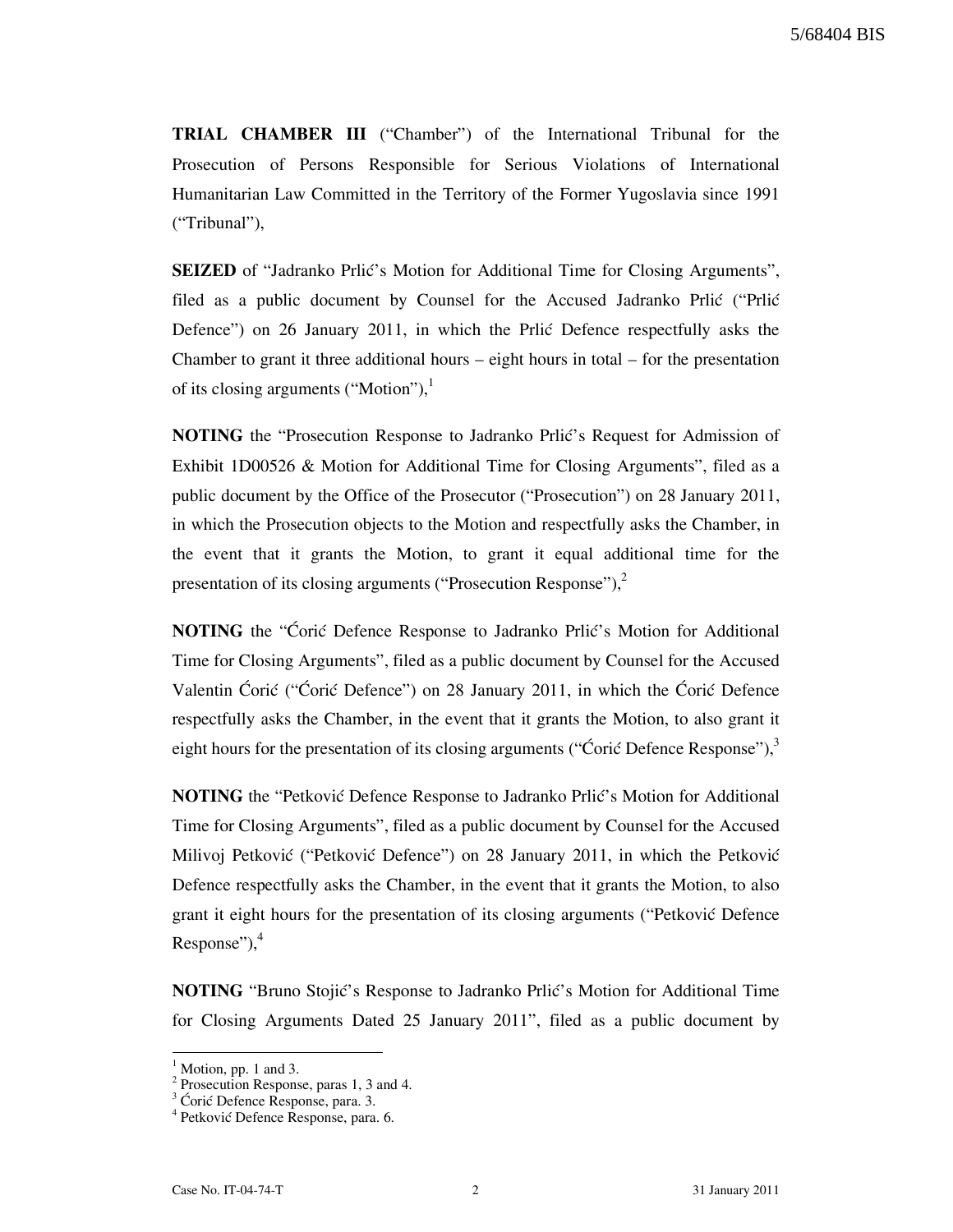Counsel for the Accused Bruno Stojić ("Stojić Defence") on 28 January 2011, in which the Stojić Defence respectfully asks the Chamber, in the event that it grants the Motion, to also grant it eight hours for the presentation of its closing arguments ("Stojić Defence Response"),<sup>5</sup>

**NOTING** "Slobodan Praljak's Response to Jadranko Prlić's Motion for Additional Time for Closing Arguments", filed as a public document by Counsel for the Accused Slobodan Praljak ("Praljak Defence") on 28 January 2011, in which the Praljak Defence respectfully asks the Chamber, in the event that it grants the Motion, to grant it equal time for the presentation of its closing arguments ("Praljak Defence Response"), $6$ 

NOTING the "Scheduling Order (Final Briefs, Closing Arguments for the Prosecution and the Defence)" rendered as a public document by the Chamber on 1 November 2010 ("Order of 1 November 2010"), in which the Chamber ordered, on the one hand that the Prosecution's final brief not exceed 300 pages and that those of each of the Defence teams not exceed 200 pages, and on the other, granted 15 hours to the Prosecution to present its closing arguments and four hours to each of the Defence teams for their closing arguments,<sup>7</sup>

NOTING the "Amended Scheduling Order (Final Trial Briefs, Closing Arguments for the Prosecution and the Defence)", rendered as a public document by the Chamber on 22 November 2010 ("Order of 22 November 2010"), in which the Chamber amended the Order of 1 November 2010 and increased the page number granted to the Prosecution for its final trial brief – 400 pages – and deemed it necessary, therefore, to grant additional time to the Defence teams for their closing arguments, namely five hours instead of four,<sup>8</sup>

NOTING the "Second Amended Scheduling Order (Final Briefs, Closing Arguments for the Prosecution and the Defence)", rendered as a public document by the Chamber on 6 December 2010 ("Order of 6 December 2010") and the "Third Amended Scheduling Order (Final Briefs, Closing Arguments for the Prosecution and the Defence)", rendered as a public document by the Chamber on 4 January 2011 ("Order

<sup>&</sup>lt;sup>5</sup> Stojić Defence Response, p. 4.

<sup>6</sup> Praljak Defence Response, para. 2.

<sup>&</sup>lt;sup>7</sup> Order of 1 November 2010, p. 8.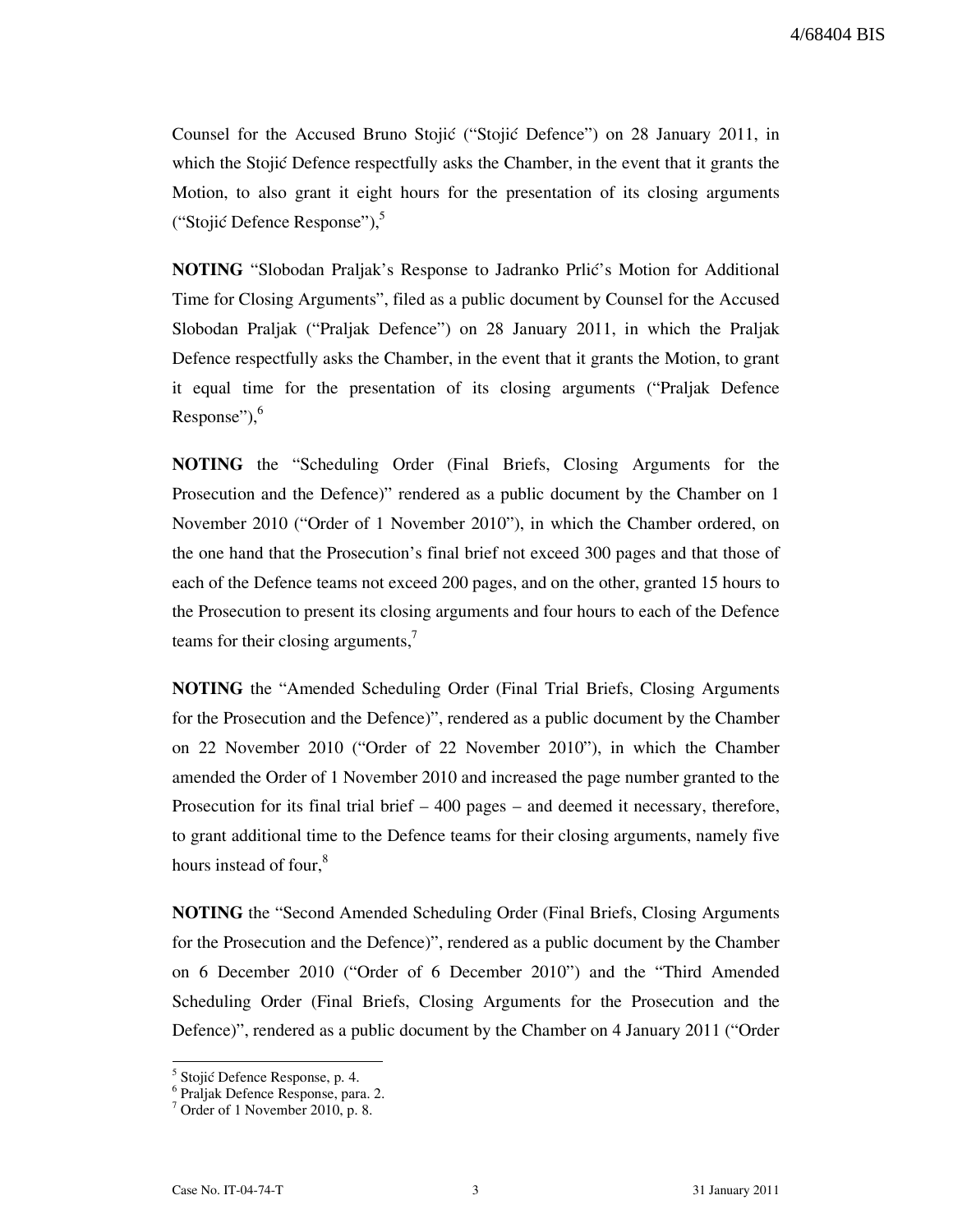of 4 January 2011"), in which the Chamber upheld its previous orders with regard to the number of hours granted to the parties for the presentation of their closing arguments,<sup>9</sup>

**CONSIDERING** that in support of its Motion, the Prlic Defence argues that it needs additional time for its closing arguments on the ground that it must address more subjects than the other Defence Teams<sup>10</sup> insofar as: (1) the Prlic Defence put forth the most comprehensive case in terms of the number of its witnesses and that the five hours allocated by the Chamber for its closing arguments are inadequate;  $\frac{11}{2}$  (2) the terminology used in the Prosecution's final trial brief and the space devoted to the Accused Prlić present the latter as the primary responsible individual for the crimes alleged in the Amended Indictment of 11 June 2008 and put him at the apex of the alleged joint criminal enterprise<sup>12</sup> and finally (3) the Prlić Defence must respond not only to the Prosecution's final trial brief, but also to the final trial briefs of the other Defence Teams.<sup>13</sup>

CONSIDERING that in the Prosecution's Response, the Prosecution objected to the Motion on the ground that: (1) all the Defence teams must respond to all the final trial briefs and that the Prlić Defence failed to prove how its case stands out from the rest and required more time than the other Defence Teams, and (2) as a whole, the Defence Teams have twice as much time as the Prosecution,<sup>14</sup>

CONSIDERING that, alternatively, and in the event the Chamber grants the Motion, the Prosecution respectfully asks the Chamber to grant it equal additional time for the presentation of its closing arguments,<sup>15</sup>

CONSIDERING that the Chamber notes that the Stojić, Praljak, Petković and Ćorić Defence teams have no objections to the Motion but respectfully ask the Chamber, in the event that it grants the Motion, to grant them equal time to present their closing arguments,

 $\overline{a}$ 

<sup>8</sup> Order of 22 November 2010, pp. 9-11.

<sup>9</sup> Order of 6 December 2011, p. 8 and Order of 4 January 2011, p. 5.

 $10$  Motion, p. 1.

 $11$  Motion, para. 1.

<sup>&</sup>lt;sup>12</sup> Motion, para. 2.

<sup>&</sup>lt;sup>13</sup> Motion, para. 3.

 $14$  Prosecution Response, paras 1 and 3.

<sup>&</sup>lt;sup>15</sup> Prosecution Response, para. 4.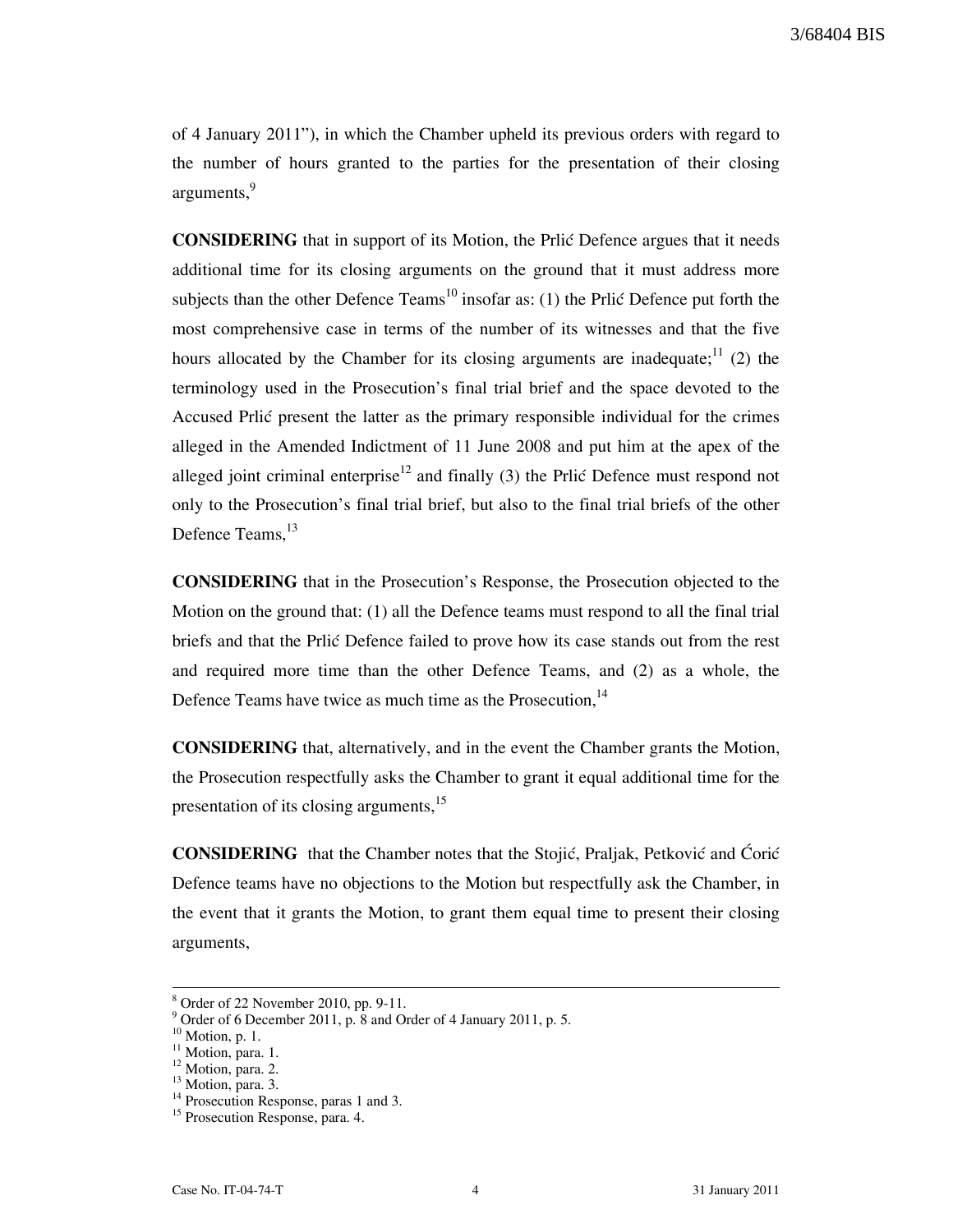**CONSIDERING** that the Chamber recalls to the Prlic Defence that it duly took into consideration the complexity and size of the case, the number of Accused, the number of witnesses heard by the Chamber and the number of exhibits admitted into evidence when determining the lenght of the final trial briefs and the respective time granted to the Prosecution for its closing arguments and to each of the Defence Teams for their closing arguments,<sup>16</sup>

**CONSIDERING** that the Chamber recalls to the Prlić Defence, in sus, that by way of the Order of 22 November 2010 it also dealt with the consequences of the increase in size of the Prosecution's final trial brief by granting an additional hour to each of the Defence teams for their closing arguments,<sup>17</sup>

CONSIDERING that the Chamber notes that none of the arguments put forth by the Prlic Defence in support of its Motion constitute an argument that was not taken into consideration by the Chamber when determining the appropriate number of hours to be granted to the Prlić Defence for its closing arguments,

CONSIDERING that, at this stage in the proceedings, the Prli} Defence cannot reasonably submit that the content of the Prosecution's final trial brief and the space devoted to the Accused Prlić in it are of such a new nature that five hours would no longer suffice to present its closing arguments,

CONSIDERING that the Chamber decides, therefore, to deny the Motion and to uphold the dispositions of the Order of 22 November 2010, recalled by the Order of 6 December  $2010^{18}$  and the Order of 4 January  $2011<sup>19</sup>$ , wherein the time granted to the Prlić Defence for the presentation of its closing arguments is set at five hours,

CONSIDERING, consequently, that the alternative motions for additional time filed by the Stojić, Praljak, Petković and Ćorić Defence teams and by the Prosecution in their respective responses in the event that the Chamber grants the Motion are moot,

 $\overline{a}$ 

 $16$  Order of 1 November 2010, pp. 6 and 7.

 $17$  Order of 22 November 2010, pp. 9 and 10.

<sup>18</sup> Order of 6 December 2010, p. 8.

<sup>&</sup>lt;sup>19</sup> Order of 4 January 2011, p.  $\hat{5}$ .